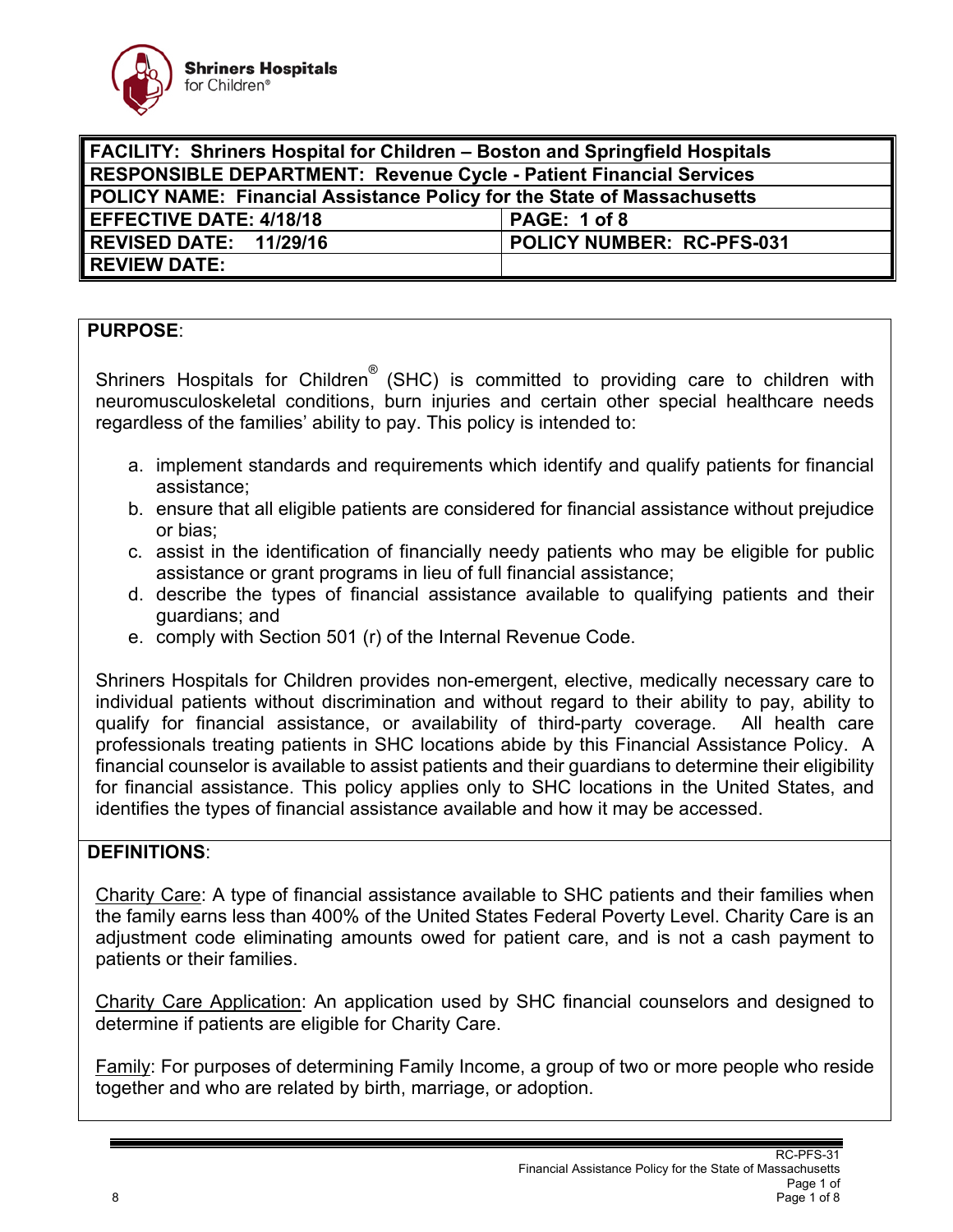

| <b>FACILITY: Shriners Hospital for Children - Boston and Springfield Hospitals</b> |                           |
|------------------------------------------------------------------------------------|---------------------------|
| <b>RESPONSIBLE DEPARTMENT: Revenue Cycle - Patient Financial Services</b>          |                           |
| POLICY NAME: Financial Assistance Policy for the State of Massachusetts            |                           |
| <b>EFFECTIVE DATE: 4/18/18</b>                                                     | PAGE: 2 of 8              |
| REVISED DATE: 11/29/16                                                             | POLICY NUMBER: RC-PFS-031 |
| <b>REVIEW DATE:</b>                                                                |                           |

Family Income: Income determined using the United States Census Bureau definition, which includes earnings, unemployment compensation, workers' compensation, Social Security, Supplemental Security Income, public assistance, veterans' payments, survivor benefits, pension or retirement income, interest, dividends, rents, royalties, income from estates, trusts, educational assistance, alimony, child support, assistance from outside the household, and other miscellaneous sources of income, determined on a before-tax basis.

Financial Assistance Application: Includes the Means Test, HEART, and/or Charity Care Application as appropriate.

HEART System: A web-based system programmed with each state's Medicaid requirements and Shriners Hospitals for Children's Charity Care program requirements used to determine if a patient is potentially eligible for Medicaid, Charity Care or Shrine Assistance.

Means Test: Questions designed to quickly determine if the patient may qualify for local, state, federal or SHC assistance programs. The Means Test calculates the family's percentage of the federal poverty level, which allows SHC staff to determine the financial assistance program for which the patient and family may be eligible.

Shrine Assistance: A type of financial assistance available to SHC patients and their families instead of, or in addition to, Charity Care. Shrine Assistance is an adjustment code reducing or eliminating amounts owed for patient care, and is not a cash payment to patients or their families.

# **POLICY:**

#### **Types of Financial Assistance Available to Eligible Patients**

Financial assistance programs available at Shriners Hospitals for Children include the Charity Care program and the Shrine Assistance program.

Charity Care is available to assist with the cost of care provided to patients for the following services, based on financial need: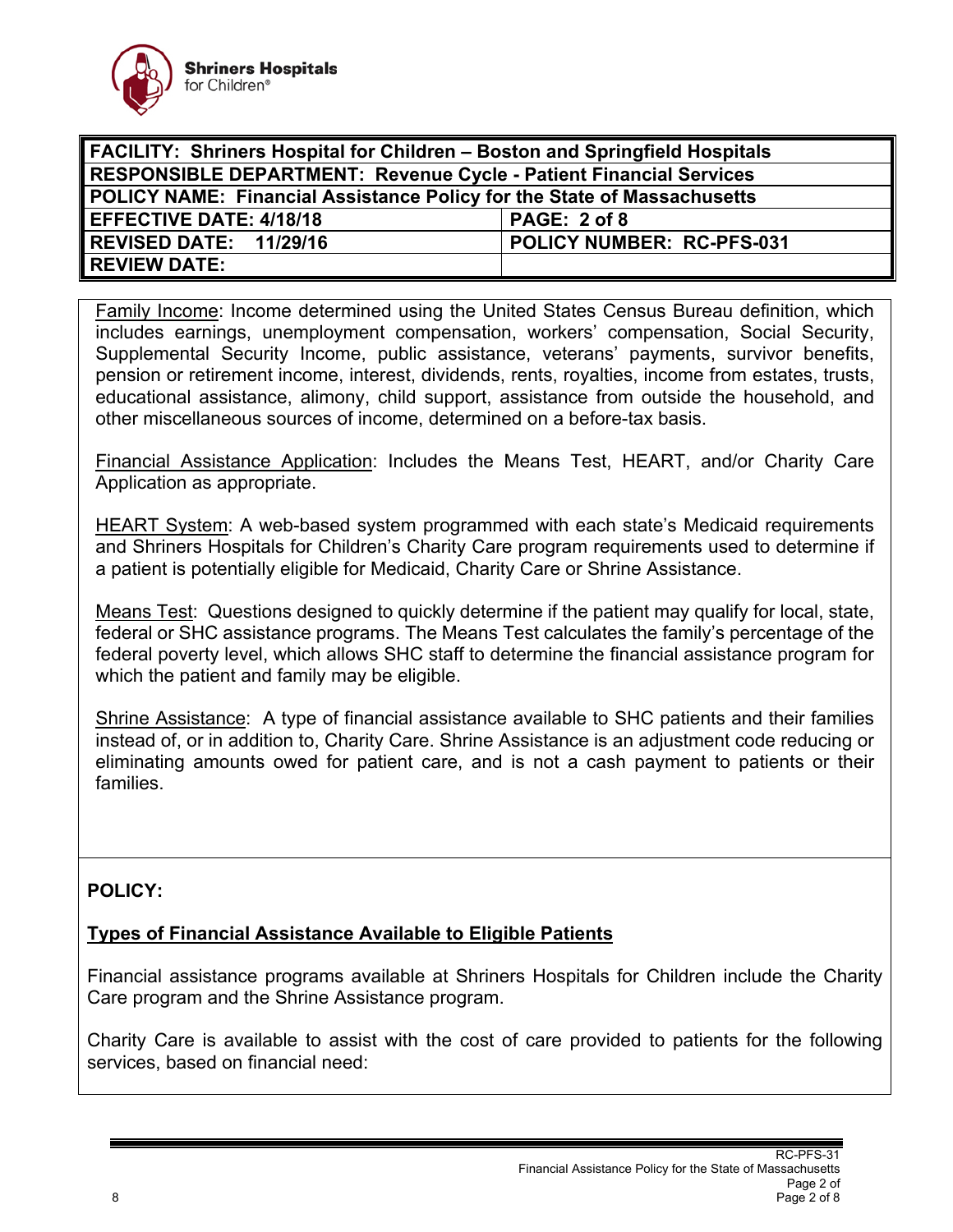

| <b>FACILITY: Shriners Hospital for Children – Boston and Springfield Hospitals</b> |                           |
|------------------------------------------------------------------------------------|---------------------------|
| <b>RESPONSIBLE DEPARTMENT: Revenue Cycle - Patient Financial Services</b>          |                           |
| <b>POLICY NAME: Financial Assistance Policy for the State of Massachusetts</b>     |                           |
| <b>EFFECTIVE DATE: 4/18/18</b>                                                     | PAGE: 3 of 8              |
| REVISED DATE: 11/29/16                                                             | POLICY NUMBER: RC-PFS-031 |
| <b>REVIEW DATE:</b>                                                                |                           |

- a. Medically necessary services, evaluated on a case-by-case basis, at SHC's discretion and includes inpatient hospital, outpatient hospital, ambulatory surgery center, clinic, physician services and other professional services;
- b. Services for a condition which, if not promptly treated, would lead to an adverse change in the health status of an individual;
- c. Non-elective services provided in response to life-threatening circumstances in a nonemergency room setting; and
- d. Other services associated with the provision of medically necessary health care services.

Shrine Assistance is available to assist with the cost of care provided to patients for the following services:

- a. Medically necessary services, evaluated on a case-by-case basis, at Shriners Hospitals for Children's discretion and includes inpatient hospital, outpatient hospital, ambulatory surgery center, clinic, physician services and other professional services;
- b. Services for a condition which, if not promptly treated, would lead to an adverse change in the health status of an individual;
- c. Elective procedures chosen by the patient or physician that is advantageous to the patient, but is not urgent;
- d. Non-elective services provided in response to life-threatening circumstances in a nonemergency room setting; and
- e. Other services associated with the provision of medically necessary healthcare services.

Shrine Assistance is available to a variety of patients, including (i) patients that do not qualify for Charity Care, public assistance or other federally funded programs; (ii) patients who are not United States citizens and do not reside in the United States, (iii) patients who do not disclose financial information due to religious, personal, moral or other reasons; and (iv) insured patients expressing financial hardship with respect to patient responsibility.

# **Determination of Financial Need**

Patients will be considered for financial assistance based upon a determination of financial need in accordance with this policy. Qualification for financial assistance shall not be impacted by a patient's gender identity, race, color, national origin, citizenship, alienage, sex, sexual orientation, religion, creed, disability, or age as long as the patient falls within the age and scope of care provided by SHC.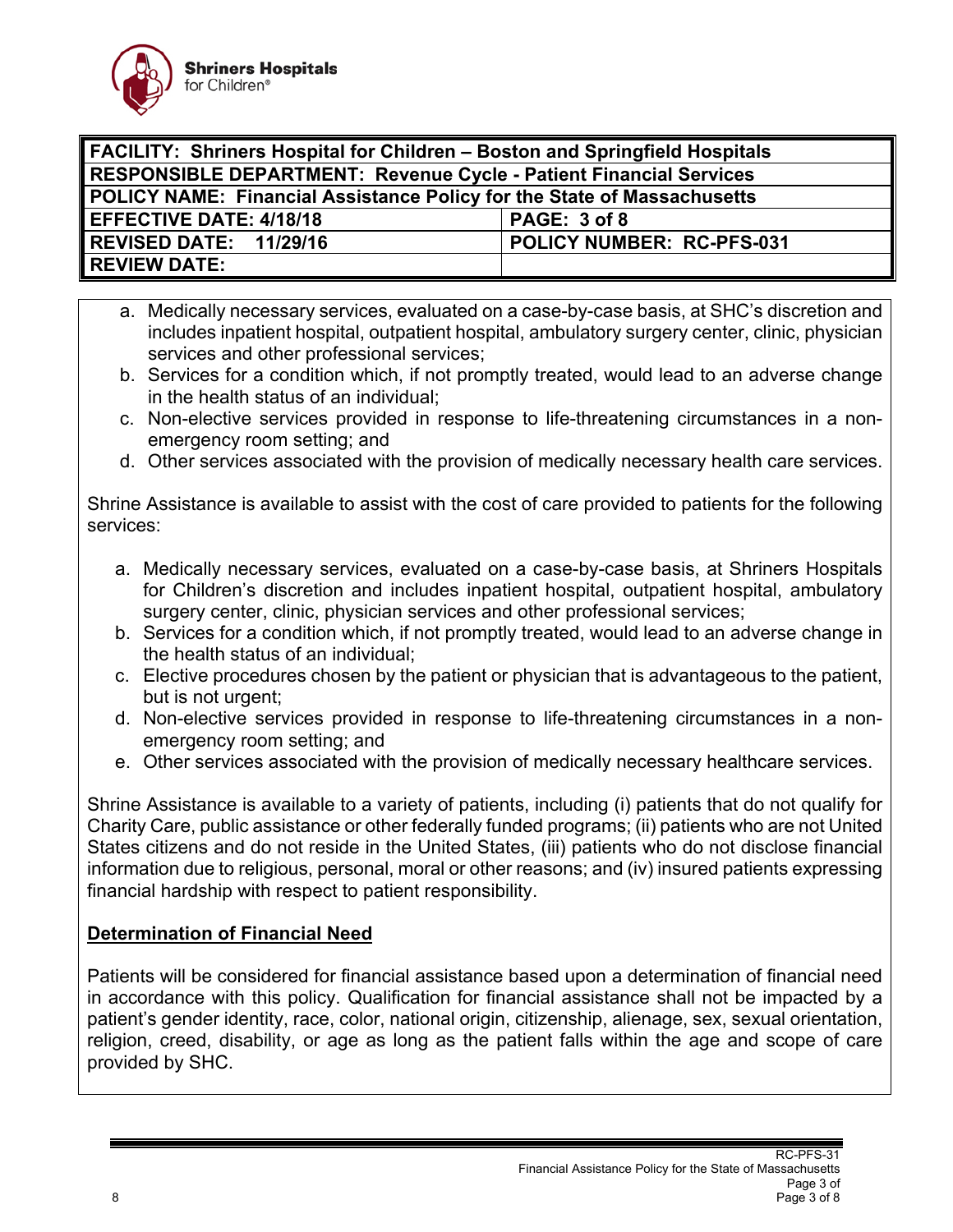

| <b>FACILITY: Shriners Hospital for Children - Boston and Springfield Hospitals</b> |                           |
|------------------------------------------------------------------------------------|---------------------------|
| <b>RESPONSIBLE DEPARTMENT: Revenue Cycle - Patient Financial Services</b>          |                           |
| POLICY NAME: Financial Assistance Policy for the State of Massachusetts            |                           |
| <b>EFFECTIVE DATE: 4/18/18</b>                                                     | PAGE: 4 of 8              |
| REVISED DATE: 11/29/16                                                             | POLICY NUMBER: RC-PFS-031 |
| <b>REVIEW DATE:</b>                                                                |                           |

Except as otherwise provided below, at the time of scheduling, pre-registration, registration or referral to financial counseling, all patients, parents or legal guardians declaring financial hardship will be asked to complete a Financial Assistance Application to determine their potential ability to qualify for state, federal or SHC programs. While it is preferred that a determination of financial need occur prior to rendering services, the determination of financial need may be done at any point in the insurance billing and payment cycle.

Financial need will be determined in accordance with procedures that involve an individual assessment of financial need; and may include:

- a. an application process, in which the patient or the patient's guardian are required to cooperate and supply personal, financial and other information and documentation relevant to making a determination of financial need, which may include tax returns, wage/income statements, copies of insurance or Medicaid denial notices, Social Security determination notices, and/or other documentation establishing Family Income.
- b. the use of external publicly available data sources that provide information on a patient's or a patient's guardian's ability to pay; and
- c. reasonable efforts by SHC to explore appropriate alternative sources of payment and coverage from public and private payment programs, and assisting patients or their guardian with applying for such programs.

Financial need may be reevaluated at each time of service if the last Financial Assistance Application and evaluation was completed more than one year after determination of financial need, or at any time additional information relevant to the eligibility of the patient for financial assistance becomes known, or if the patient's or patient's guardian's circumstances change.

A determination of financial need shall be made by SHC within 30 days of receipt of a completed application, and application of Charity Care and Shrine Assistance will be applied in accordance with the guidelines below.

For questions concerning financial need determinations or the Financial Assistance Application, please contact SHC's financial counselors. Contact information for financial counselors at each hospital is listed on Appendix A to this Financial Assistance Policy.

# **Charity Care Guidelines**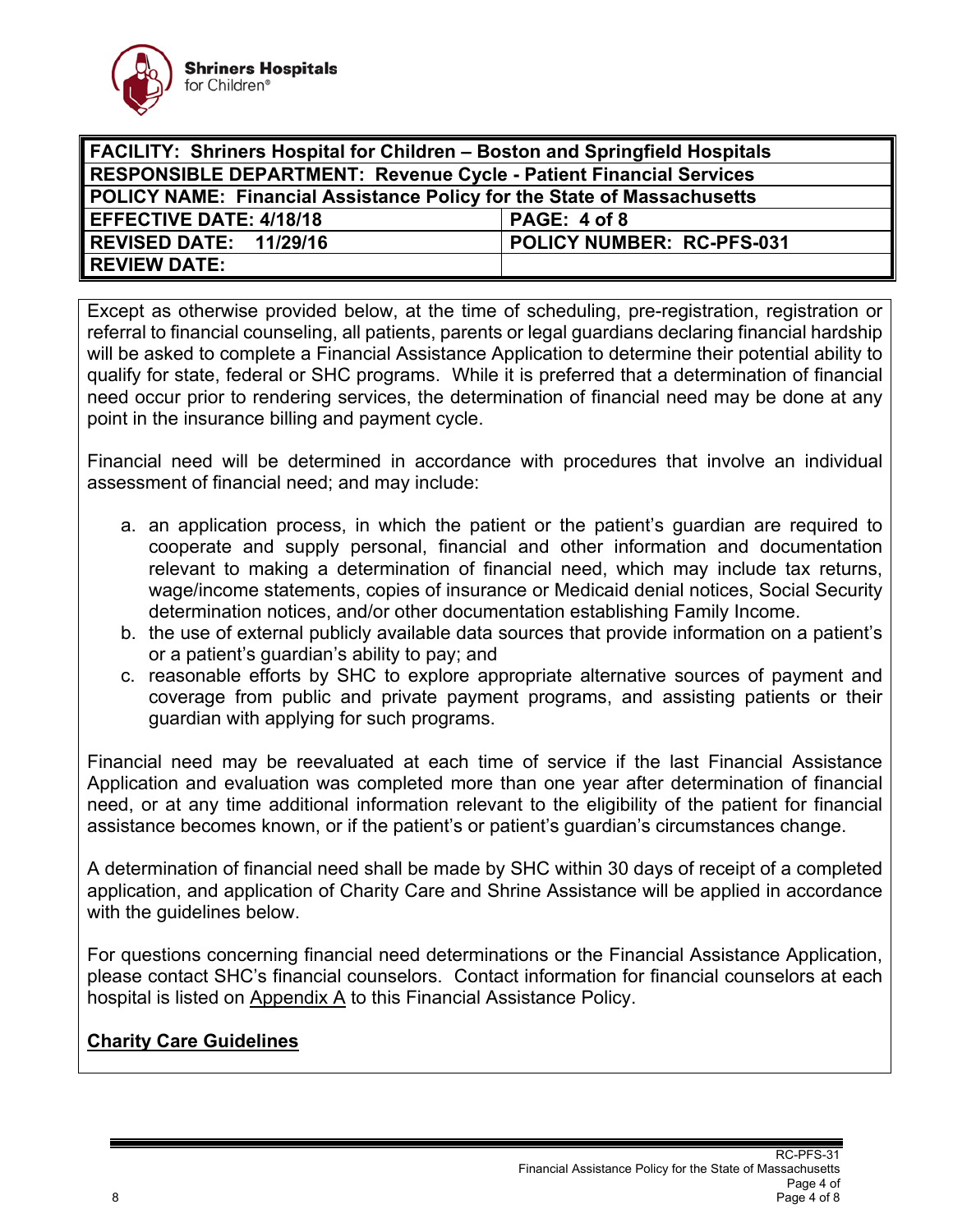

| <b>FACILITY: Shriners Hospital for Children - Boston and Springfield Hospitals</b> |                           |
|------------------------------------------------------------------------------------|---------------------------|
| <b>RESPONSIBLE DEPARTMENT: Revenue Cycle - Patient Financial Services</b>          |                           |
| POLICY NAME: Financial Assistance Policy for the State of Massachusetts            |                           |
| <b>EFFECTIVE DATE: 4/18/18</b>                                                     | PAGE: 5 of 8              |
| REVISED DATE: 11/29/16                                                             | POLICY NUMBER: RC-PFS-031 |
| <b>REVIEW DATE:</b>                                                                |                           |

The Charity Care program provides eligible patients with services at no cost to the patient or his/her guardians. The Charity Care program is available to all Patients whose Family Income is less than 400% of the Federal Poverty Levels then in effect.

#### **Presumptive Financial Assistance Eligibility**

In limited circumstances, a patient or patient's guardian may request financial assistance, but may elect not to submit a Financial Assistance Application. Adequate information may be provided by the patient, their guardian or through other sources, which could provide sufficient evidence to approve the patient for financial assistance in lieu of a formal application. In certain circumstances, SHC may use outside agencies to estimate income amounts for determining financial need, Charity Care approval and/or potential discount amounts in lieu of a Financial Assistance Application.

Presumptive eligibility for Charity Care may be determined upon verification of individual life circumstances that may include:

- a. Participation in State-funded prescription programs;
- b. Homeless or received care from a homeless clinic;
- c. Participation in Women, Infants and Children programs (WIC);
- d. Food stamp eligibility;
- e. Free/reduced/discounted school lunch program eligibility;
- f. Eligibility for other state or local assistance programs that are unfunded (e.g., Medicaid spend-down);
- g. Low income/subsidized housing is provided as a valid address; and
- h. Parent is deceased with no known estate.

A patient or guardian that is determined to be presumptively eligible for Charity Care will be granted a 100% Charity Care adjustment off of the account balance.

#### **Shrine Assistance Guidelines**

Shriners Hospitals for Children has implemented standards and requirements to identify and approve medically and/or financially needy patients who do not meet the Charity Care guidelines and/or are not eligible for public assistance or grant programs. Care or patient balances that cannot be classified as Charity Care will be considered under the Shrine Assistance guidelines, upholding the philanthropic mission of the Shriners Hospitals for Children. Shrine Assistance shall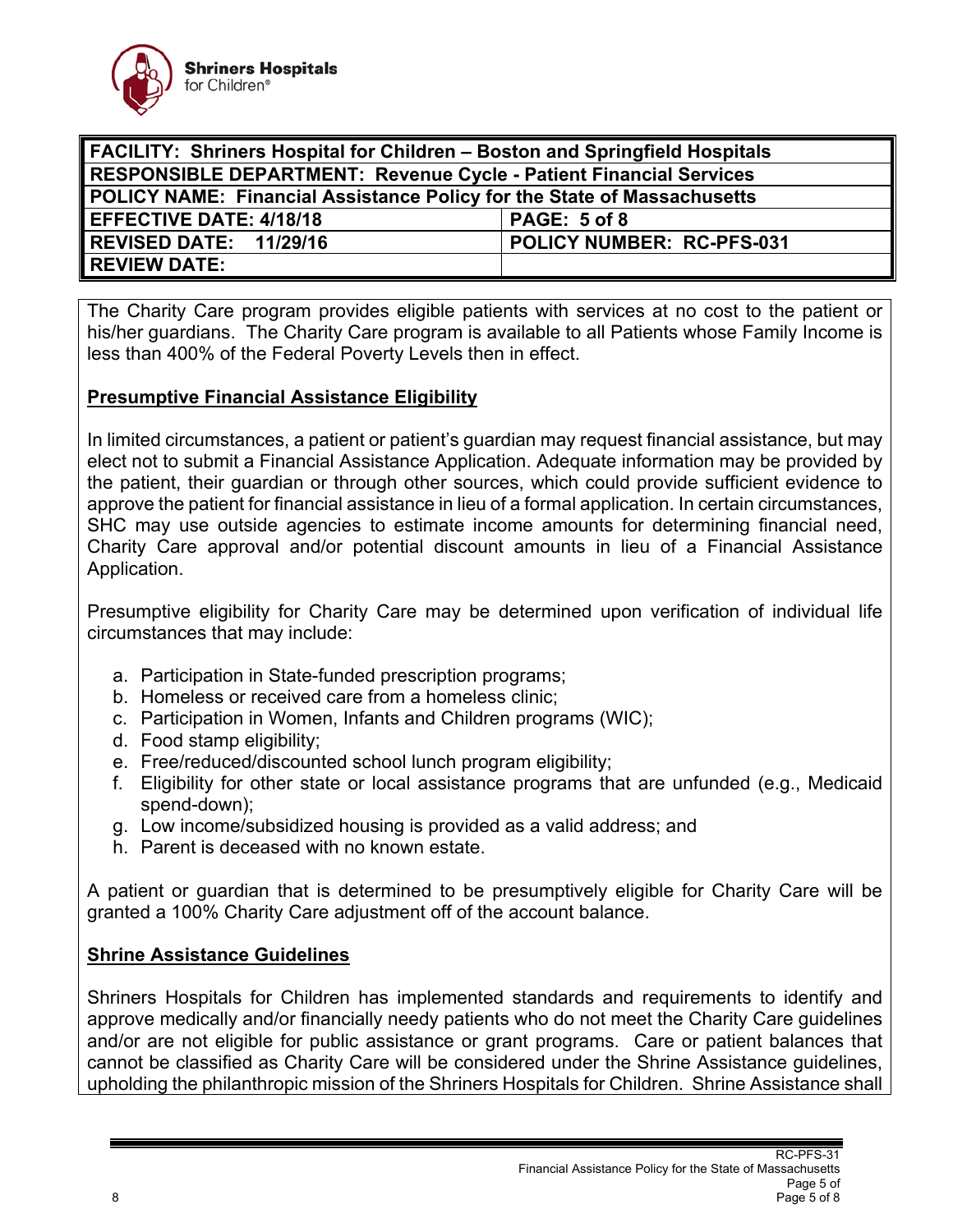

| <b>FACILITY: Shriners Hospital for Children - Boston and Springfield Hospitals</b> |                           |
|------------------------------------------------------------------------------------|---------------------------|
| <b>RESPONSIBLE DEPARTMENT: Revenue Cycle - Patient Financial Services</b>          |                           |
| POLICY NAME: Financial Assistance Policy for the State of Massachusetts            |                           |
| <b>EFFECTIVE DATE: 4/18/18</b>                                                     | PAGE: 6 of 8              |
| REVISED DATE: 11/29/16                                                             | POLICY NUMBER: RC-PFS-031 |
| <b>REVIEW DATE:</b>                                                                |                           |

be applied to patient accounts, resulting in full discharge of any amount for eligible patient care services that would otherwise be owed by the patient, in the following circumstances:

- a. A patient is uninsured and for religious, moral, or other reasons declines or refuses to participate in financial counseling or otherwise complete the Financial Assistance Application;
- b. An uninsured patient fails to qualify for Charity Care; or
- c. A patient receives care at a SHC location in the United States, is not a United States citizen and does not reside in the United States.

Patients insured by private, non-governmental insurance plans who do not otherwise qualify for Charity Care may also be eligible for financial assistance through the Shrine Assistance program. Patients or guardians expressing financial hardship with respect to deductibles, co-payments and co-insurance, following an analysis of financial need, may discuss payment options with a financial counselor for amounts that the family is able to pay. The remaining balance exceeding the family's ability to pay may be discharged through the Shrine Assistance program.

#### **Communication of the Financial Assistance Programs to Patients and the Public**

Notification about Charity Care and Shrine Assistance programs, which shall include a telephone number, shall be disseminated by Shriners Hospitals for Children by various means, which may include, but are not limited to, the publication of notices in patient bills and by posting notices in admitting and registration departments, hospital business offices, and patient financial services offices that are located on SHC campuses, and at other public places. Information shall also be included on SHC websites. Such information shall be provided in the primary languages spoken by the population served by Shriners Hospitals for Children.

All Uninsured patients will be provided the Massachusetts Health Member booklet and a hospital flyer that outlines the Patient Rights and Responsibilities under the State of Massachusetts – Health Safety Net Eligible Services program.

Referral of patients for Charity Care or Shrine Assistance may be made by any member of the Shriners Hospitals for Children staff or medical staff, including physicians, nurses, financial counselors, social workers, case managers, chaplains, and religious sponsors. A request for Charity Care or Shrine Assistance may be made by the patient or a family member, close friend, or associate of the patient, subject to applicable privacy laws.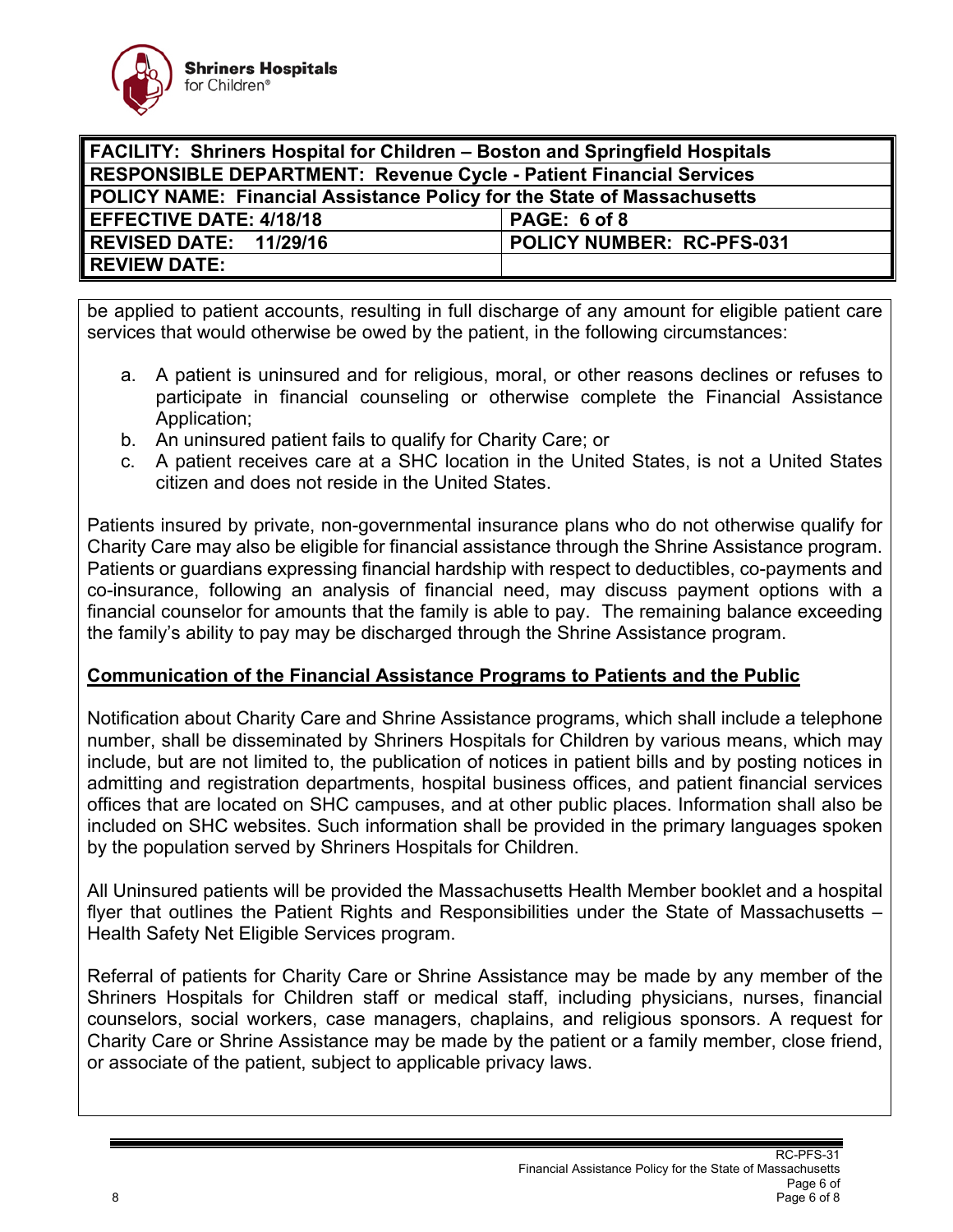

| <b>FACILITY: Shriners Hospital for Children - Boston and Springfield Hospitals</b> |                           |
|------------------------------------------------------------------------------------|---------------------------|
| <b>RESPONSIBLE DEPARTMENT: Revenue Cycle - Patient Financial Services</b>          |                           |
| <b>POLICY NAME: Financial Assistance Policy for the State of Massachusetts</b>     |                           |
| <b>EFFECTIVE DATE: 4/18/18</b>                                                     | PAGE: 7 of 8              |
| REVISED DATE: 11/29/16                                                             | POLICY NUMBER: RC-PFS-031 |
| <b>REVIEW DATE:</b>                                                                |                           |

## **Compliance with Laws**

As part of the philanthropic mission of Shriners Hospitals for Children implemented through the Charity Care and Shrine Assistance programs, no uninsured patient receives a bill for care. Following a determination of eligibility for SHC financial assistance programs, an individual eligible under any such program may not be charged more than the "Amount Generally Billed" for emergency or other medically necessary services.

For more information about Amounts Generally Billed provided in writing and free of charge, please contact the Controller, Hospital Finance at 813-281-0300.

### **PROCEDURE:**

**This policy will be implemented as described in policy and procedures:** 

**First Party Payment Financial Counseling/Benefit Assistance Policy Primary Payor Billing And other established SHC Policies and Procedures as applicable.** 

**REFERENCES**: Section 501 (r) of the Internal Revenue Code

**HELP**: For questions regarding this policy, contact the Corporate Compliance Department at Shriners Hospitals for Children®, International Headquarters, in Tampa, Florida (813-281-8671).

#### **Review Cycle**

Triennial (or more frequently as needed).

Reviewed and approved by the Board of Trustees and the Board of Directors on April 18, 2018.